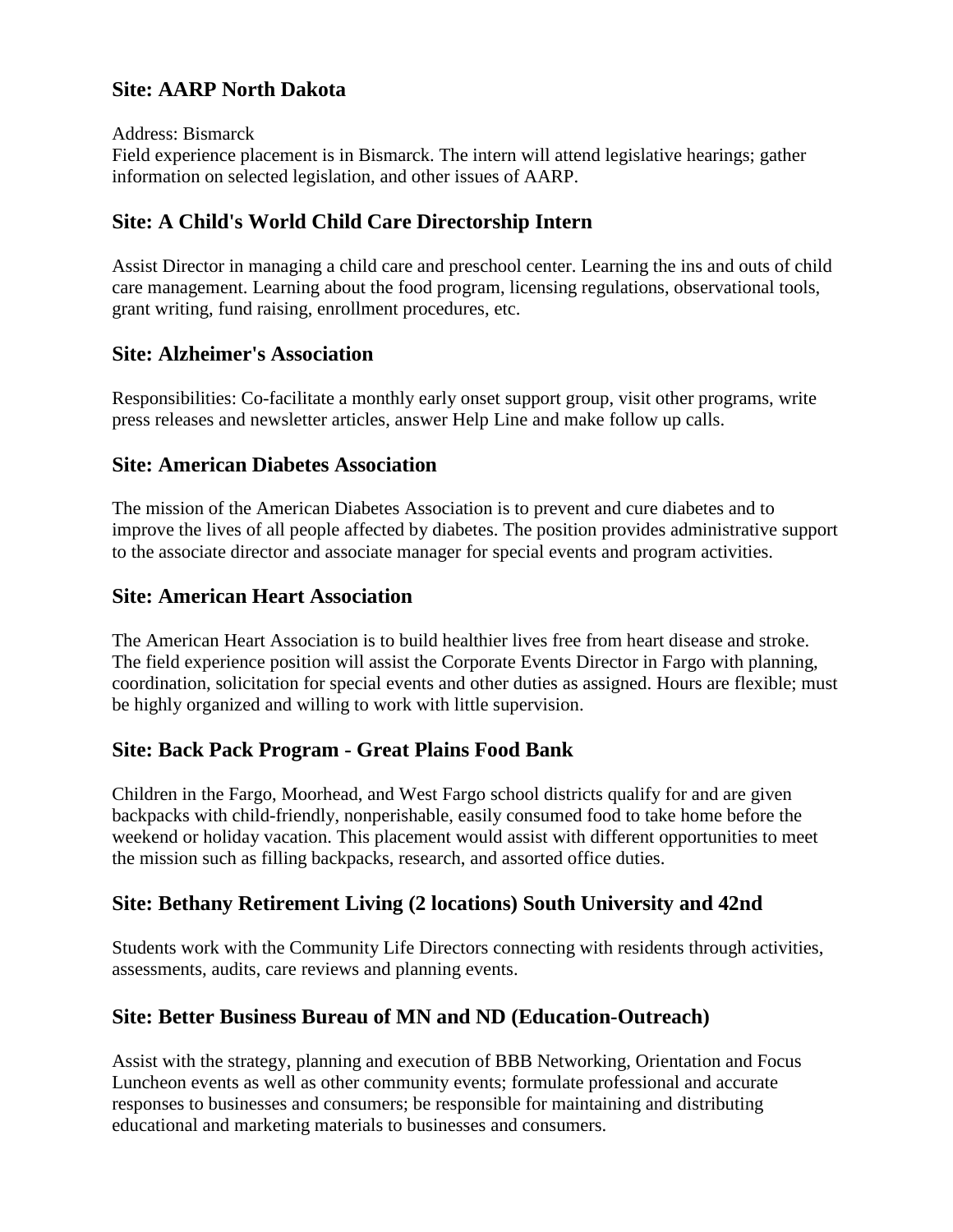## **Site: Big Brother / Big Sister Program**

Responsibilities: Calls to match participants (parent, child and volunteer), supervision calls, assist in contacting matches for response to annual review questionnaires, responsible for case closure questions and final match evaluation for case file on matches that are closed, assist Case Managers with volunteer and client orientations, interviews, and EMPOWER groups, assist with group activities and program fundraiser's, receive inquiry calls, assist with miscellaneous program projects.

# **Site: Boys and Girls Club of the Red River Valley**

Assist Program Director in management of after-school program centers. Student will learn about licensing standards and regulations, as well as government regulations, assist with annual relicensing of centers, utilize observational tools for program development, help plan and organize events, assist in training new staff and volunteers, and help keep tracking systems upto-date.

# **Site: Bright and Early ND Program Specialist**

Support the goals and objectives of Bright & Early ND through the coordination of Child care Services observation, assessment and training activities and processes. Participation in the observation process including the maintenance of manuals and documents. Gain experience. In observation of cases, reviewing summary reports, performing reliability checks and tracking information.

# **Site: Cass County Extension Service**

Position: Extension Agent Location: Cass County Extension Fargo ND Description of duties to include but not limited to: Work with Extension Agents with various program emphasis o Parent Resources o Food and Nutrition including Family Nutrition Program and Expanded Food and Nutrition Education Program o 4-H Youth - Assist in conducting educational programs to various audiences - Answer consumer questions - Media work ? news articles

This position will work with all disciplines with a wide variety of experiences.

# **Site: Cass County Historical Society - Bonanzaville**

Bonanzaville helps build local community and strengthen individuals through the medium of local heritage. Participants help create, implement, maintain, and expand activities, events, and programming for children and families, teens, and/or older adults. The specific assignments will be tailored to meet both Bonanzaville's and each individual student's needs.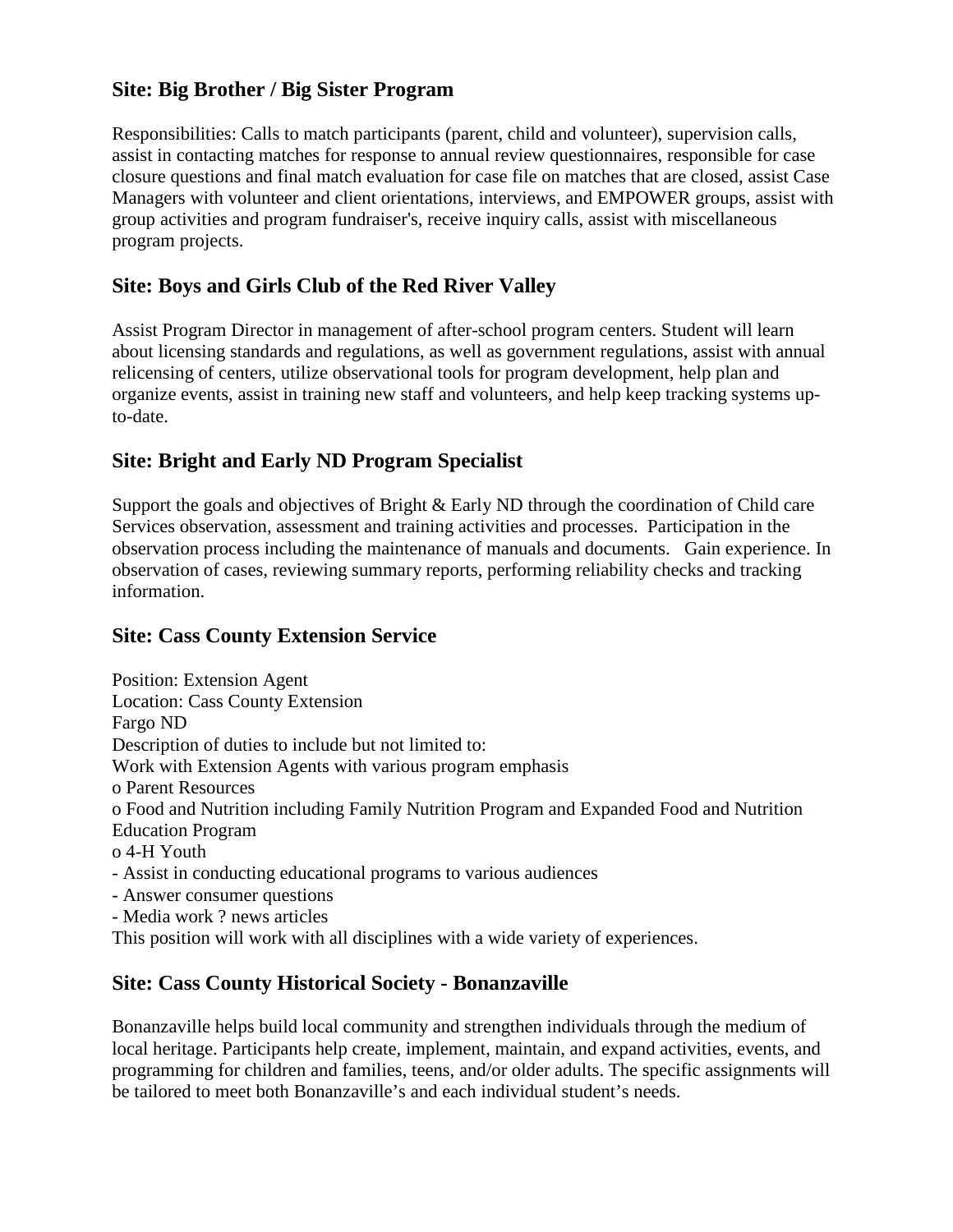# **Site: Center for Child Development - NDSU child care center**

Responsibilities: The Center for Child Development is an accredited early childhood program serving children 6 weeks - 5 years of age. Hours of operation are 7:30 - 5:30 p.m. (M-F). August May. Students will plan, implement and evaluate developmentally appropriate activities for children. Set-up and maintain a developmentally appropriate environment that ensures children's safety and hands-on experience. Implement developmentally appropriate guidance techniques based upon individual needs of children and the group. Implement room management skills through head or team teaching weeks. Based upon your observation and/or assessment of a child, write a child case study and conduct or sit-in on a minimum of one (1) parent conference. Develop parent partnerships through open communication, home visits, and attending parent involvement opportunities.

# **Site: Center for Child Development - Director or Manager**

Responsibilities: Review and help maintain licensing standards. Help maintain The Center Accreditation through the National Academy of Early childhood programs by reviewing criteria and observing classrooms. Develop parent partnerships through open communication, home visits, and attending parent involvement opportunities. Help maintain an up-to-date waiting list. Solving problems using a team approach and good communication skills. Help maintain an attractive, clean and safe environment for children, families and staff. Help maintain required paperwork on children, families and staff. Assist in writing monthly newsletter. Support Center staff in the day to day operation of the Center.

# **Site: CHARISM Center**

**Job Classification:** Youth Program Mentor **Status**: Volunteer **Hours**: 2-4 hours per week **Reports to**: Youth Development Director

**Position Summary:** Mentor and role model good character traits to youth in program. Implement program plans and discipline strategies arranged by CHARISM. Minimum commitment of 20 hours.

**Experience and skills**: Previous experience or education relating to working with youth. Ability to follow structured program while maintaining flexibility.

#### **Representative Responsibilities:**

- Advocate and implement culturally sensitive youth activities with an emphasis on antibias curriculum, respect for self, others and property and leadership skill development.
- Build individual trusting relationships with youth through open communication and by nurturing an atmosphere of acceptance and mutual respect.
- Provided statistical data for evaluation and measurement of program effectiveness.
- Prepare and maintain appropriate reports, records, and files.
- Oversee program participants.
- Assist with set-up and clean up.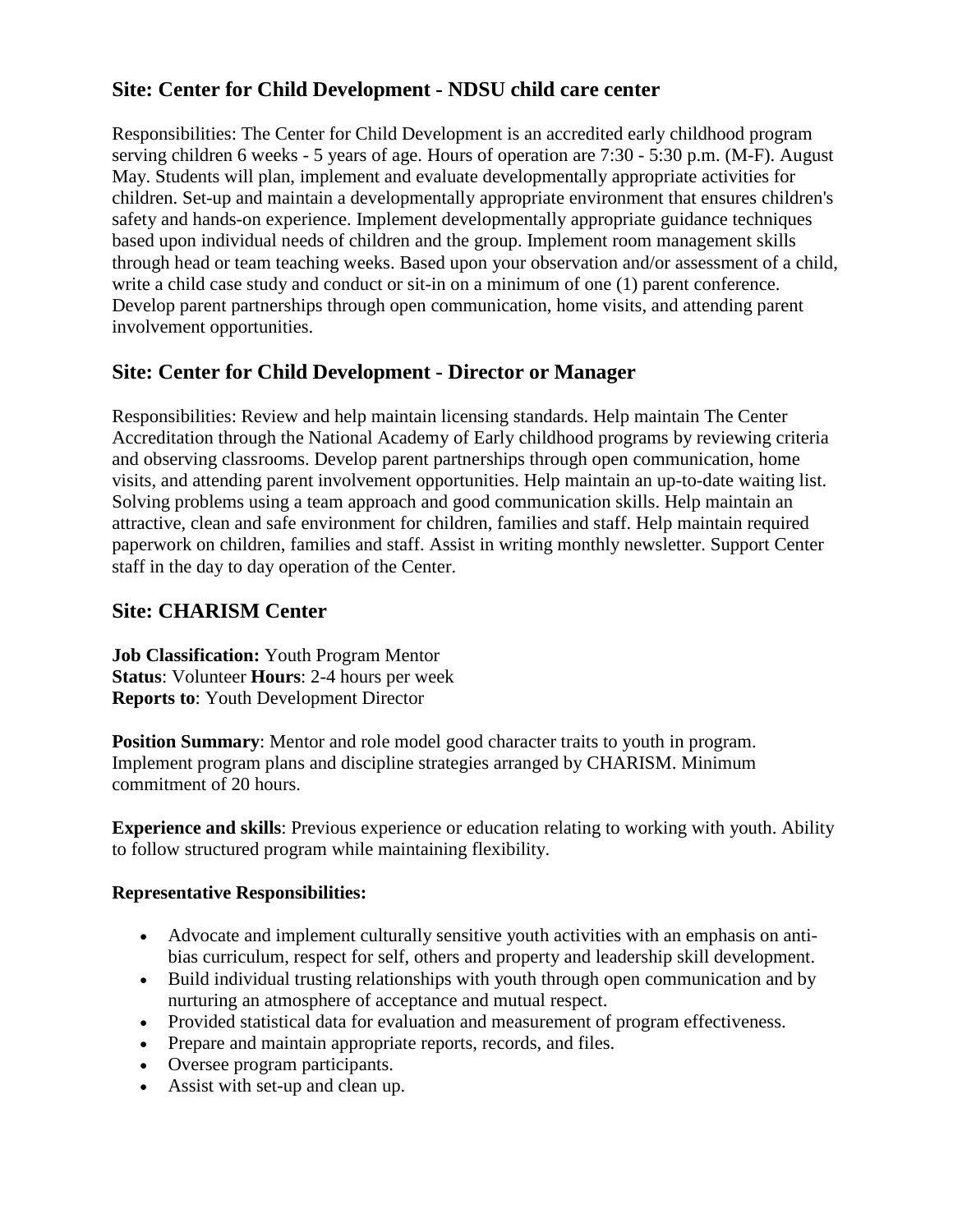## **Site: Child Care Aware**

Primary organization that works with all parts of the child care delivery system – families, child care providers, educators, employers and policymakers. Intern activities may include entering current date into databases, reviewing, maintain and creating current early childhood resources, planning and staffing special events and promotion of CCA on social media.

### **Site: Children's Miracle Network - Sanford Health Foundation**

Assist Children's Miracle Network Coordinator with planning, organizing and implementing annual giving programs for Sanford Children's Hospital through the Children's Miracle Network.

## **Site: Children's Museum at Yunker Farm**

Responsibilities: Developing age appropriate educational activities and special events for the hands-on Children's Museum.

Interacting with children and their families.

## **Site: Church Youth Groups**

(To be discussed with Field Experience Coordinator)

#### **Site: Clay County Extension - 4-H Afterschool**

Responsibilities: Plan and coordinate activities (including field trips, hands-on activities) for 4-H Clubs that are scheduled after school in several Moorhead elementary schools. Serve as mentor/role model for children kindergarten through 6th grade.

The program is 2 hours once a week. However, prep time is extra.

A year-long commitment is encouraged; but semester will be accepted. Summer placements are available in other areas.

#### **Site: Clay County Extension Parents Forever**

Responsibilities: Assist coordinator with divorced parenting class/children of divorce.

#### **Site: Community Living Services, Inc.**

Partnership Program other programs available: Respite Care and Family Support Services for Physically Disabled Children

Responsibilities: This program is designed to support and assist children by providing role modeling, behavior management assistance and/or supervision within the home and community, observation of children, supportive activities within the home and community, and assistance with transportation. This project serves children and adolescence with emotional/behavior disorders.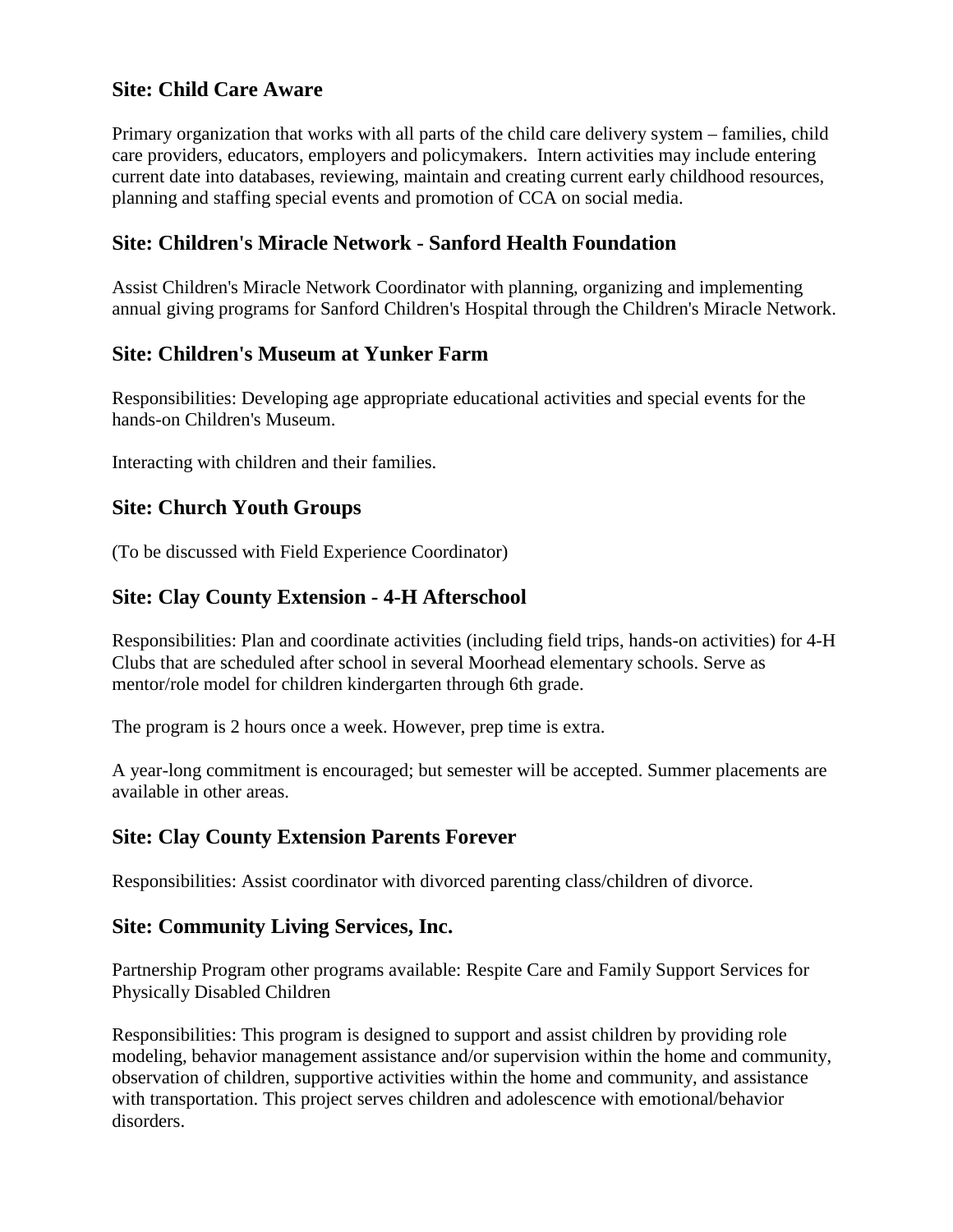# **Site: Community of Cares**

This nonprofit organization is to "assure that older persons and others in need in rural Cass County have access to health, human, and spiritual services essential to the maintenance of their wellbeing". Located in Casselton, ND (travel to Casselton not always necessary), duties include assisting with volunteer program, fundraising, community education and health promotion, grant writing and marketing.

## **Site: Creative Care for Reaching Independence (CCRI)**

CCRI is a non-profit organization whose mission is to enhance and enrich the lives and learning of people with disabilities. CCRI's Residential Coordinator internship provides insight into case management, patient/client programming, successful leadership styles, fiscal management and business operations. Primarily weekdays, some evenings and flexible availability some weekends.

# **Site: Early Childhood Family Education**

Responsibilities: Hands-on experience with a diverse group of learners, parent educators and child development, early intervention, office and administrative duties morning hours required. Child Development Option Only.

## **Site: Elim Care Center**

Elim Rehab and Care Center is a Registered Eden Alternative Site. It is an intergenerational program with interaction between the children in an on-site child care center and nursing home residents; on-site animals for therapy/care, love, support to the elderly residents; plants and flowers for the elderly to care for and enjoy.

Responsibilities: Recreation Director; Under the direction of the Activity Director, the coordinator will assist in the planning, coordinating, and implementing of a therapeutic activity program on a daily basis to meet the individual residents' needs and interest. Including: case management for elderly residents, Medicare assessment, plan of care development, attending care conferences for residents, assist with organizing and conducting meetings and events with staff, residents, volunteer and the public. Other duties include assisting with volunteer services department, public relations work and promoting the Elim and Eden Alternative.

# **Site: English Language Learner Program K-12 or Adult - Fargo Public Schools**

Responsibilities: Assist teacher with classroom assignments designed to assist in learning English as a second language.

#### **Site: Eventide Fargo Nursing Home**

Under the direction of the Activity Director and Activity Coordinator, the student will assist in planning, coordinating and implementing a therapeutic activity program on a daily basis to meet the individual residents' needs and interests. Including case management for elderly residents,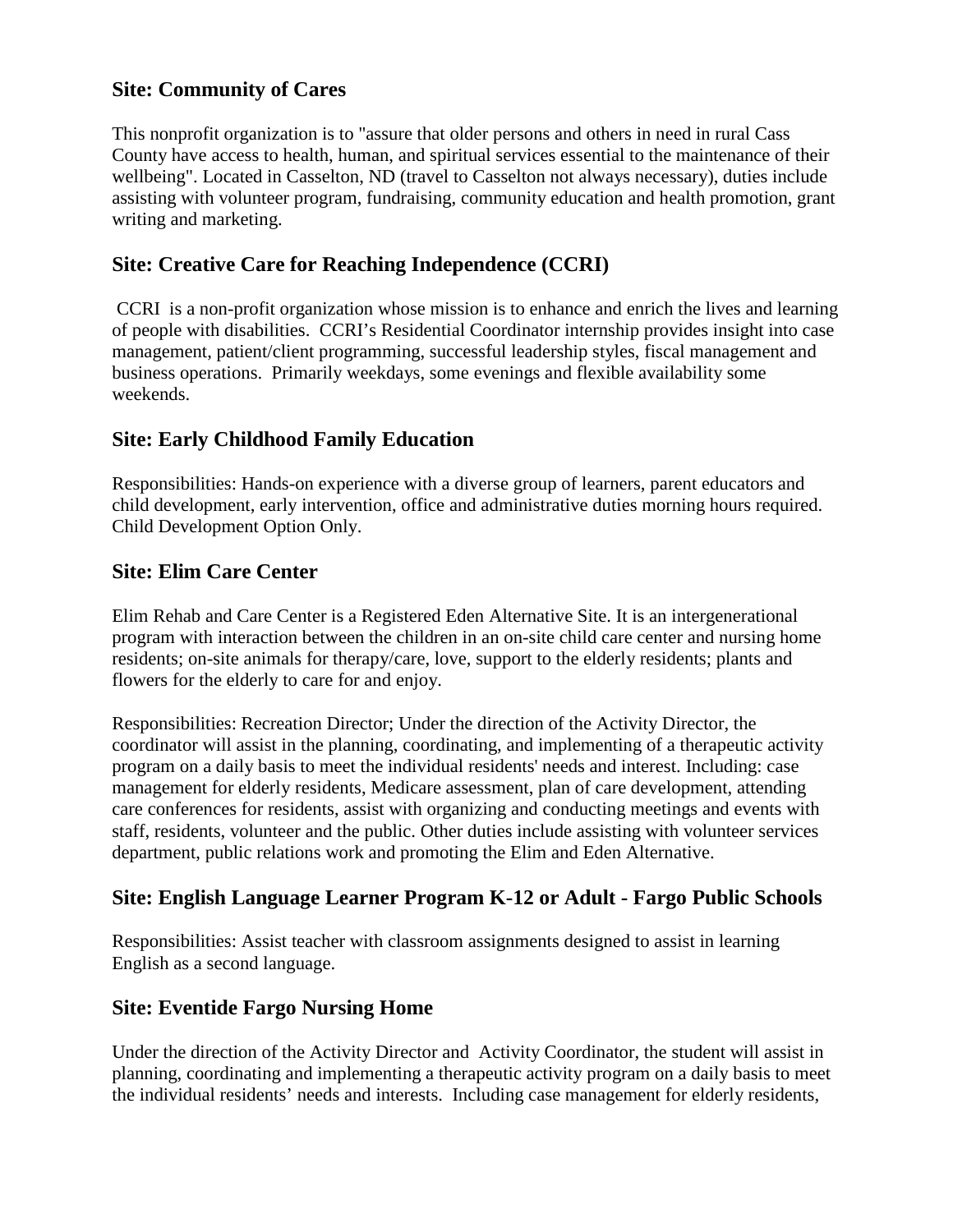assessments, care planning, attending care conferences, assisting with organizing and conducting meetings and events with staff, residents, volunteers and the public.

## **Site: Fargo Head Start - (several locations)**

Responsibilities: Head Start is a Federal program for preschool aged children (3-5) and their families from low-income households. Children who attend Head Start participate in a variety of educational activities. Parent involvement is one of the requirements of Head Start. Families receive free medical and dental care, have healthy meals and snacks and enjoy playing indoors and outdoors in a safe setting. Plan, implement and evaluate developmentally appropriate activities for children. Set-up and maintain a developmentally appropriate environment that ensures children's safety and hands-on experience. Implement room management skills through head or team teaching weeks. Based upon your observation and/or assessment of a child, write a child case study and conduct or sit-in on a minimum of one (1) parent conference. Develop a parent bulletin board or write/contribute to the Parent Newsletter. Organize and implement one field trip for the children, if developmentally appropriate for ages of children served. Develop parent partnerships through open communication, home visits, and attending parent involvement opportunities.

#### **Site: Fargo Parks and Recreation**

Several program placements available through parks and recreation with playground activities, disabled adults and community activities.

#### **Site: Fargo Public Schools - Teacher Assistant**

Responsibilities: The Fargo Public schools have many programs throughout the city serving children in regular and special education classrooms. Students work with the classroom teacher to provide care and education to 3-8 year old children. Typically students work in classrooms with special needs children and/or kindergarten through second grade classrooms. It is important for students to understand that this experience is not the same as an elementary education degree student teaching. This placement helps prepare students to work with 3-8 year old children using a developmentally appropriate curriculum and environment.

#### **Site: FirstLink Hotline**

Responsibilities: HDFS interns provide listening and support, information and referral, and crisis intervention to callers. Interns also assist hotline staff in programming and volunteer management duties, such as discussing caller needs, special event planning, etc. Opportunities for personal and professional development are offered.

#### **Site: Fraser, Ltd. (Independent Living Services)**

Responsibilities: Assist with assessments of individuals with developmental disabilities. Coordinate and monitor client activities.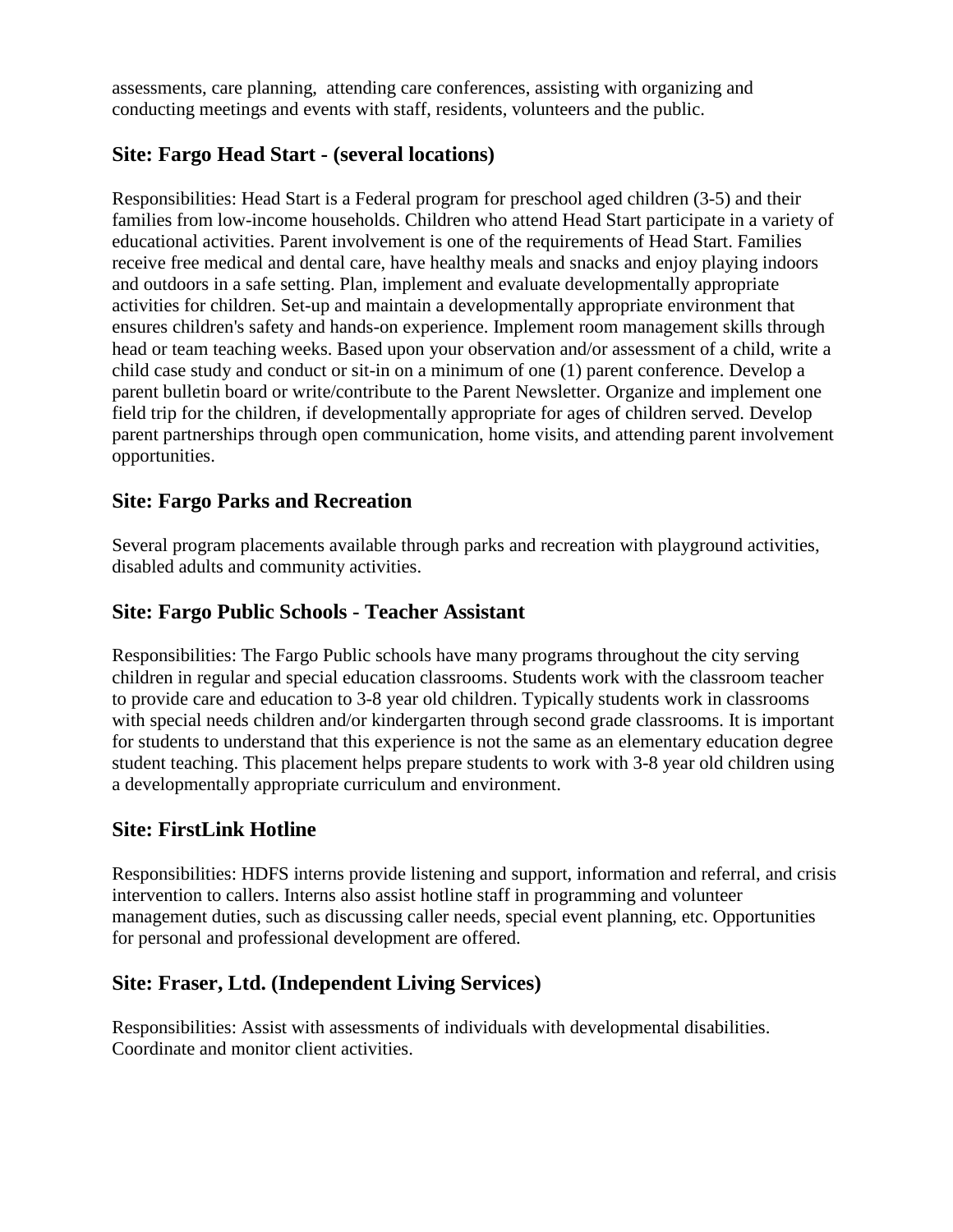### **Site: Girl Scouts**

Girl scouting builds girls of courage, confidence and character, who make the world a better place.

Responsibilities: To implement programs for girls ages 5-18, promoting leadership and selfworth among girls. Field experience student will work in the Girl Scout office, but will also facilitate programs in daycares, schools and outreach areas. Potential to create new programs is available to those who desire this experience. Check us out at [http://gsdakotahorizons.org/.](http://gsdakotahorizons.org/)

### **Site: HeartSprings**

HeartSprings offers holistic ministries and services to those in the community. This year's focus is on chronic illnesses and caregiving. Special topics include Movement group for Parkinson's and Yoga for MS. Art and music therapists are being researched and integrated programming is being trialed. An early Alzheimer's group is being discussed (join us for this discussion). Exciting and innovative work at the cutting edge.

## **Site: Holden Village - Summer Only placement**

#### **Field experience students would work with:**

**YOUTH PROGRAM:** Works with youth in grades 6 through 12. Assists in planning and implementing activities, including programming, worship, overnight hikes, trips to the lake, dances, parties, etc.

**NARNIA**: Assists in planning and implementing programming for children (infants through 5th grade). Requires imagination, patience, and love for children. Staff members will work with the children in the mornings and work in other areas as needed in the afternoons or evenings.

# **Site: Hospice of the Red River Valley**

Responsibilities: Direct patient care during respite care, shopping, errands, including office work, computer entry, filing.

# **Site: HDFS Department**

Supervisor: HDFS Faculty

#### **Public Relations and Event Planning Assistant (Fall semester 1 credit; Spring semester 3 credits)**

Assist Faculty in planning, developing and implementing public relations strategies for the Infant Cognitive Development Lab and Adult Cognitive Development Lab. During Spring semester only, assist Hinsz lecture coordinators in planning and preparing every aspect of the event. Duties include assisting faculty in preparing event itinerary, liaising with the speaker, preparing welcome materials, arranging podcasting, and assisting in aspects of publicity for the event. Public relations duties include liaising with and answering enquiries from media, individuals and other organizations, via telephone, email and in-person; assisting in the production and distribution of publicity brochures, handouts, direct mail leaflets, and multimedia programs; fostering community relations through involvement in community events and initiatives.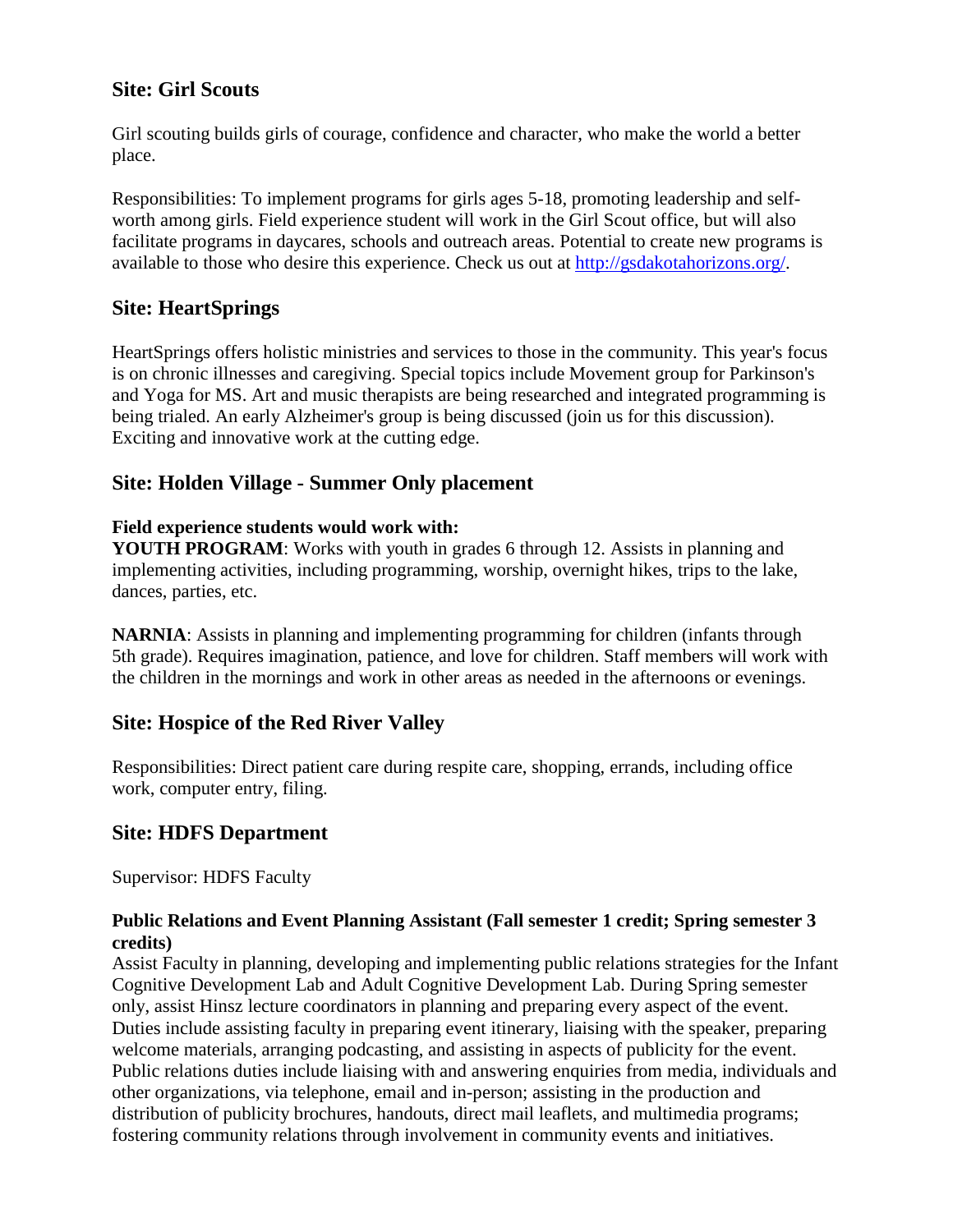#### **Research opportunities with faculty.**

Contact field experience coordinator for details.

[Infant Cognitive Development Lab](https://www.ndsu.edu/centers/cvcn/labs/woods/index.php) - [Download ICDL Research Assistant Information Form](https://www.ndsu.edu/fileadmin/hdfs/documents/research_senior_thesis/ICDL_Research_Assistant_Information.pdf)

# **[Healthy Aging Lab](https://www.ndsu.edu/fileadmin/hdfs/documents/misc/Healthy__Lab_Flyer_Spring_and_Summer_2013__2_.pdf)**

#### **Site: Image Thriving**

Imagine Thriving aids to remove barriers to students' mental wellness by providing mental health education and expanding the resources available to students. Interns have the opportunity to plan curriculum, work directly with the student ambassador program, event planning, office support, presentations and starting new chapters in local middle and high schools.

#### **Site: In-home Behavioral Therapy**

Certified Behavior Analyst and a team of tutor(s). It involves teaching the child in his/her natural environment skills that consist of functional skills, social skills, self-help skills, & academics. In addition, the Board Certified Behavior Analysts is also certified Advanced Trainer in the Nurtured Heart Approach. All programs include components of the Nurtured Heart Approach while providing behavioral services - all enhancing a child's Inner Wealth and general skills.

#### **Site: Jeremiah Program**

Jeremiah Program prepares determined single mothers to excel in the workforce, readies their children to succeed in school, and reduces generational dependence on public assistance. Jeremiah's housing making it possible for women to pursue their post-secondary education while living in a safe, campus-style environment. Children receive high quality early childhood education and care in their center. Field experience students have the opportunity to be volunteers in the child development center, administration, and special events, and be tutors for the moms.

### **Site: Junior Achievement**

The mission of Junior Achievement is to inspire and prepare young people to succeed in a global economy. Junior Achievement works to educate k-12 students in financial literacy, entrepreneurship, and college and career readiness. Responsibilities would include working in a classroom with elementary students, support program coordinator and district manager with administrative duties, and assist with special events. Hours are very flexible.

## **Site: Lakes & Prairies Community Action Partnership - Lead Benefits Outreach Specialist**

Provide application assistance for public benefit programs, utilize online screening tool to determine if families qualify for public benefits, and provide follow-up services and data tracking for individuals and families.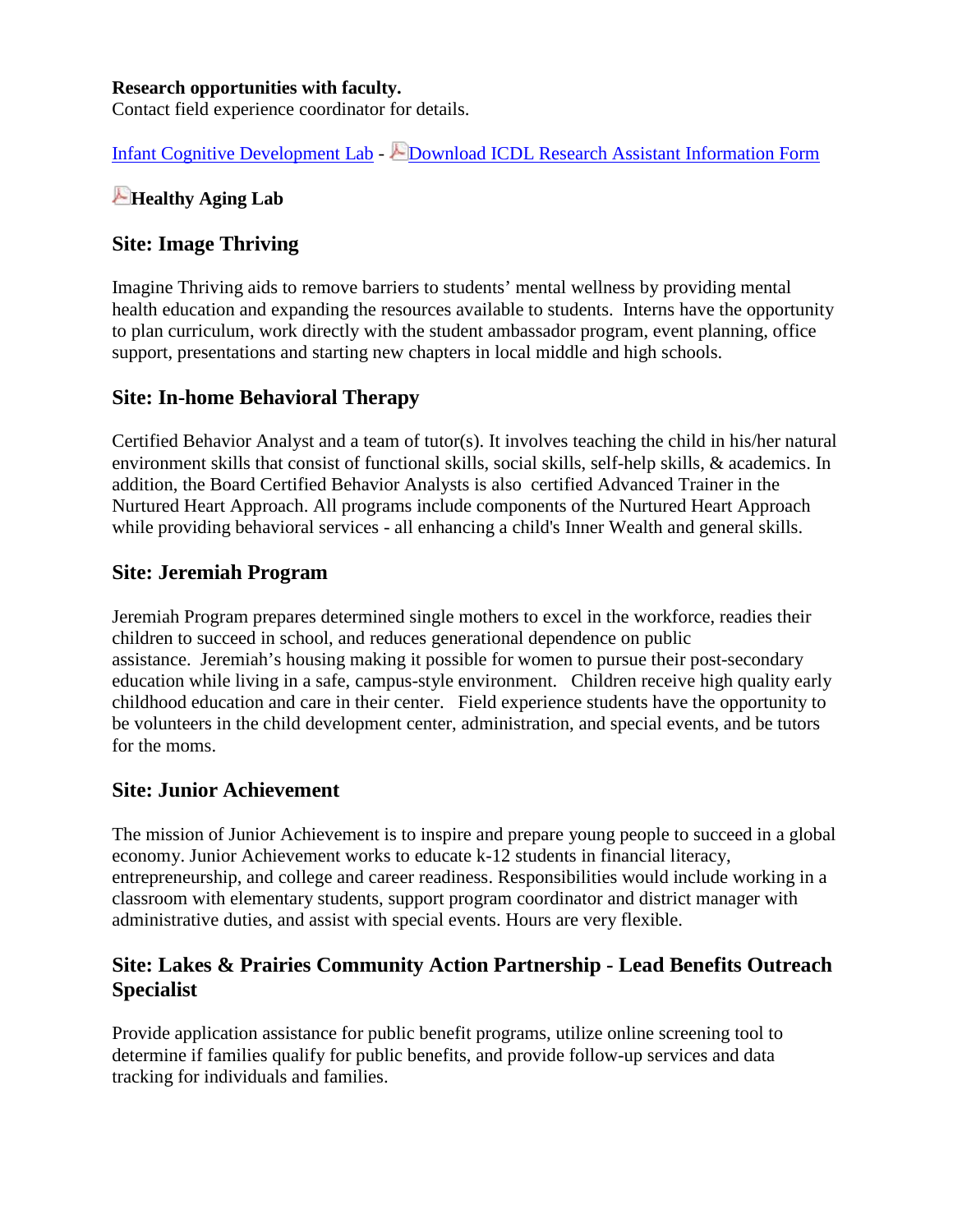# **[Legacy Children's Foundation](http://www.legacychildrensfoundation.com/)**

This field experience offers an opportunity to become an Academic Coach for a local nonprofit agency. We work with our students after school to help with homework, study skills, leadership and a plethora of positive youth development opportunities for low income, minority middle and high school students.

#### **Site: Make-A-Wish Foundation**

Responsibilities: Grant writing, coordinating wishes for children with terminal illnesses, organizing fund raising events, etc.

## **Site: Military Extension internship Program**

Internships Available in Child Development, School-Age and Youth Development Programs

The Military Extension Internship Program is an opportunity for college students to gain practical work experience in child development, school-age, and youth programs. Interns work on military installations around the world for 10 weeks to 6 months and receive a broad range of experiences, from working with children and youth and implementing programs, to learning about the management of child and youth centers.

## **Site: Moorhead Parks and Recreation**

Responsibilities: Fall/Spring: After school program attendance, accident forms, plan activities and lesson plans, work with school age children.

Summer: Field trips, group activities, games for elementary age children.

# **Site: NDSU Extension (HDFS)**

Responsibilities: Research, developing education materials, delivery of education programs, designing educational programs. Topics include: fathering, divorce education, marriage and couple education, family enrichment program, parent education.

#### **Site: New American Services - Lutheran Social Services of ND**

Provide one on one English language assistance to New American Service clients unable to attend organized classes due to work schedules, caring for young children, transportation issues, et. Assist limited and/or non-English speaking clients in employment preparation. Prepare resumes, practice interview sessions, look for employment opportunities in the community. etc.

#### **Site: North Dakota Autism Center**

The mission of the ND Autism Center is to help children affected by autism spectrum disorders (ASD) to reach their full potential through excellence in care, instruction and support. This position requires monitoring and assisting the children through daily small group activities.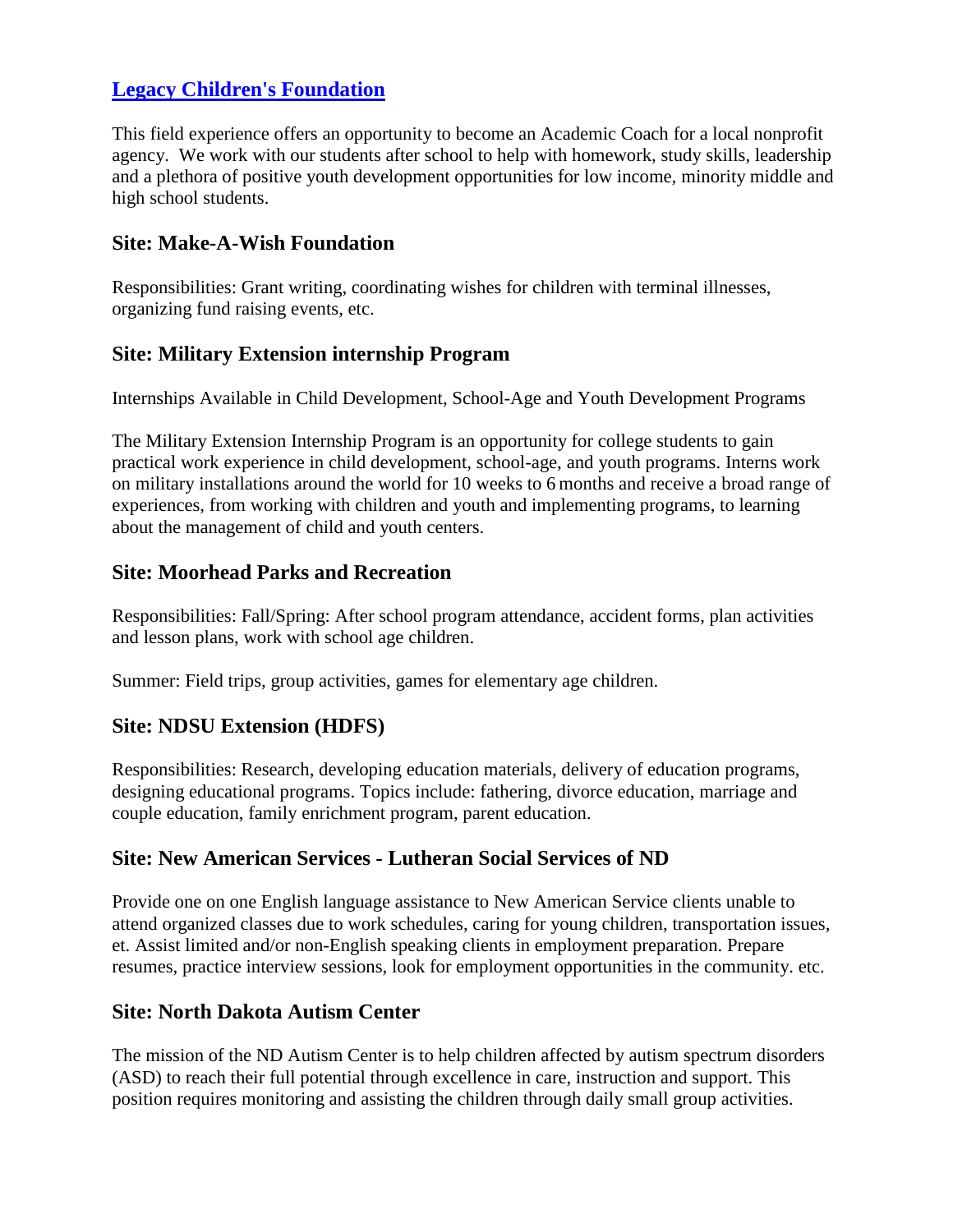# **Site: North Dakota Reading Corps**

Elementary literacy tutoring in Fargo and West Fargo elementary school helping children in kindergarten through third grade to develop their reading skills. The elementary literacy tutor will use scripted, evidence-based literacy interventions to ensure each student is on track to read at grade level. This is an AmeriCorps service position requiring a commitment for the entire school year, 3 or 4 hours a day, 5 days a week. Includes monthly stipend and tuition award.

### **Site: Parenting Resource Center - Cass County Extension**

Responsibilities: Participation in extension programs including parent education, youth development, lesson planning, attending workshops, making presentations, developing display and handout materials. (Birth-18 yrs of age)

#### **Site: Penny and Pals**

Penny and Pals, a Fargo-based musical performing group, that entertains children is seeking an outgoing person to dress in various costumes and perform with Penny on-stage this summer. Workshop assistant will lead games and activities at youth workshops, supervise children during free play, and set up and clean up workshop sites. A playful personality (animated and silly!) is necessary!

## **Site: Rainbow Bridge**

Responsibilities: Transfer of children between custodial and non-custodial parent, monitoring visits for non-custodial parent. Assist in exchanges and supervised visitations, gathering statistics, assist in survey undertakings, scheduling and paperwork, help with volunteer program, intakes and newsletter, and attend meetings. Fund raising activities, prepare and submit grant applications.

### **Site: Rape & Abuse Crisis Center**

Responsibilities: Observe and document domestic violence and sexual assault cases in the court system. Advocacy and answering crisis calls.

# **Site: Rape and Abuse Crisis Center Public Education**

Designs and administers outreach and public education efforts supporting the purpose, mission and vision of Rape and Abuse Crisis Center. Plans, develops, and facilitates community events, develops collaborate efforts with other organizations to promote and strengthen public education and understanding of personal abuse.

# **Red River Valley Asperger-Autism Network**

This nonprofit organization is a group of caregivers, professionals, community members and adults with Asperger's Syndrome who work to support families and individuals on the autism spectrum. Opportunities to develop activities in the community, support groups, and mentoring a child with autism spectrum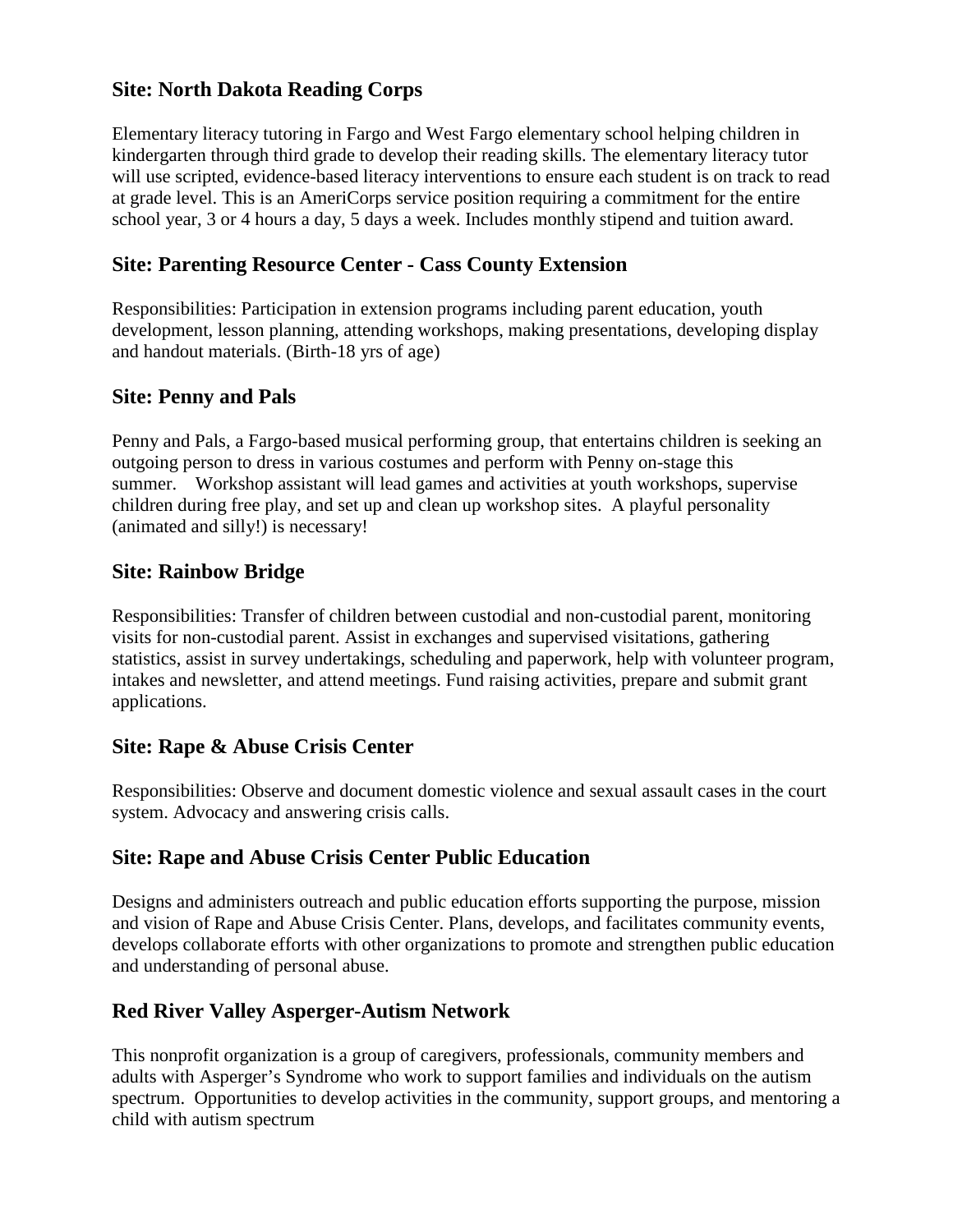### **Site: Restorative Justice**

Job responsibilities include: interview juvenile offenders to determine their eligibility to enter Youth Court. Complete exit interview with juveniles at the completion of Youth Court services. Maintain records, prepare reports and co-facilitate community councils.

### **Site: Riverview Place**

Responsibilities: Participate in programming for elderly residents. Variety of other responsibilities as determined by supervisor and student.

## **Site: Ronald McDonald House**

Description: "The Ronald McDonald House mission is to provide lodging and emotional support to families with sick children". Focus areas include families registering families, limited interaction with children; house and office operations assist in the office, errands, house maintenance, guest room preparation; outreach give tours , participate in special events; volunteer program assist with any related needs

# **Site: RSVP**

"RSVP" invites individuals 55+ to engage in meaningful volunteer service that meets critical community needs and enhances the lives of the volunteers themselves. Interns with a gerontology focus might explore the changing nature of older adults, particularly as the Baby Boomers begin retiring. North Dakota is graying at a pace faster than the national average, and there are important implications for the public sector, the private sector, and the service sector. Also, the depopulating of rural areas of the state will have consequences for our older residents. Service needs and service inclinations of older adults can and should be investigated to understand their evolving characteristics and evaluate the range of choices available to them.

Interns with a general nonprofit agency focus might work with RSVP Southern Valley to understand how organizations function. The intern will participate in daily operations of a service/volunteer placement organization with increasing levels of involvement and responsibility. Tasks include recruitment of volunteers, marketing, resource development, advisory council activities, volunteer recognition activities, interaction with other service agencies, and linkages to RSVP operations across North Dakota.

# **Site: Safe Kids - Sanford Health**

Safe Kids Fargo/Moorhead's mission is to reduce and prevent accidental injuries to children by creating and supporting child safe communities through educating families and children, providing safety devices, and advocating for public policy change. The student will work directly with community members, businesses and organizations to help prevent accidental childhood injury.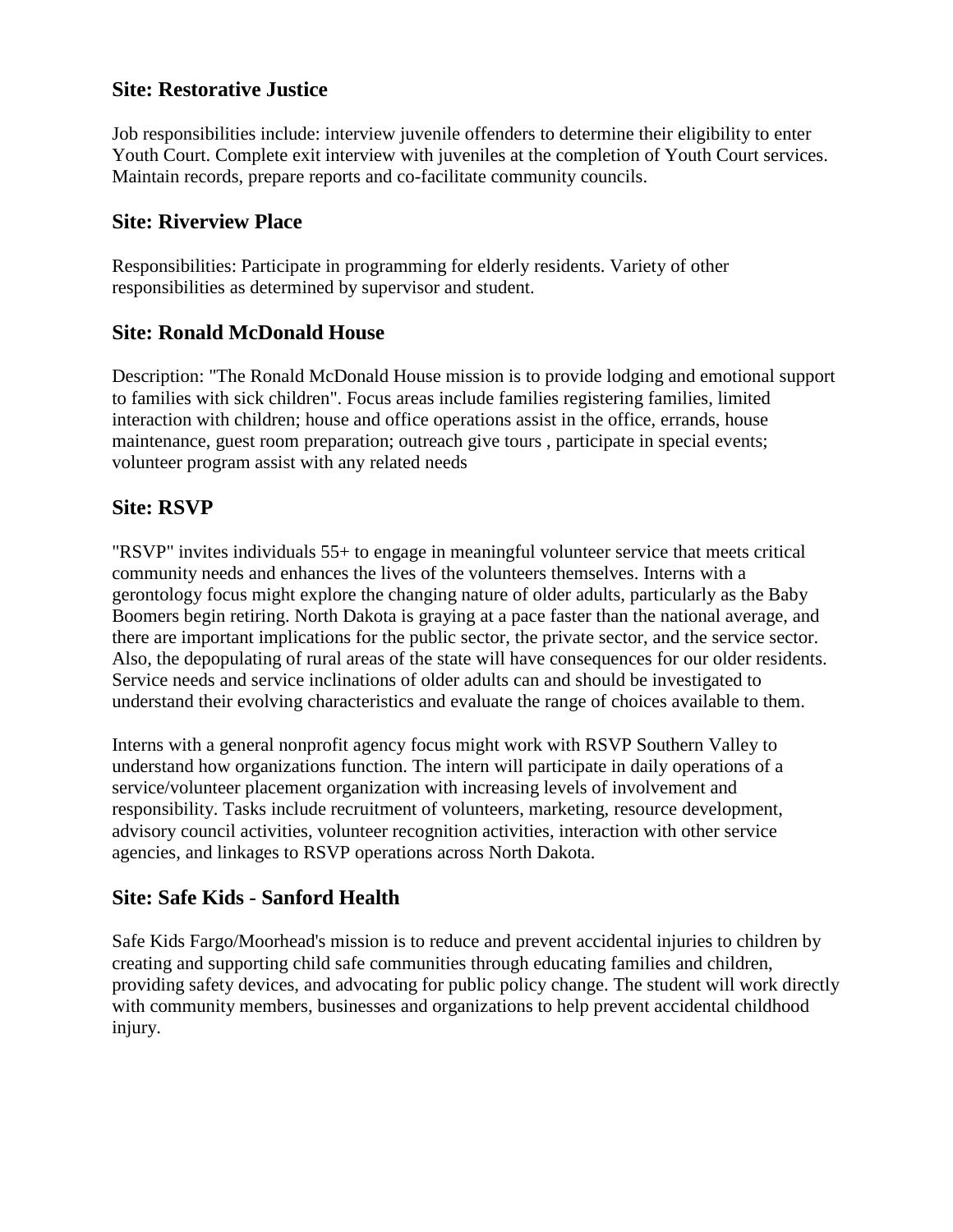# **Site: Sanford Health Child Life Practicum**

Students will partake in observation within the healthcare setting, where qualified students will gain practical knowledge about the Child Life profession.

The practicum will be 3 credits in the spring semester. Application deadline is November 1.

For application contact: [Nancy Kaler](mailto:nancy.kaler@ndsu.edu) or Candace Philbrick

# **Site: SENDCAA Head Start/Early Head Start Family Advocate**

Responsibilities: Work with the Family Advocate at several Head Start sites. The Family Advocate empowers families through personal and professional development, partnership and advocacy. The student will assist with recruitment, learn resources available in the community and share information with families as needed. Participate in development of programs and classes for parents/guardians. Encourage parent involvement and community involvement in Head Start/Early Head Start.

## **Site: Senior Companion Program of ND**

Senior Companion, a program of Lutheran Social Services of ND, provides in-home services to adults (60+) who live alone, are socially isolated, frail, disabled, and/or have a lack of family support in the area. Senior Companion volunteers provide companionship, social recreation, and assistance with daily living activities.

Responsibilities: approximately 5-10 hours a week. Will assist program staff with the development, supervision and service delivery of the program. Recruit and train new volunteers, promotion and publicity, coordinate monthly in-service opportunities, plan and organize formal recognition events, maintain volunteer and client records, and participate in staff meetings.

#### **Site: Sexual Assault Prevention Programing - NDSU**

Assist with training and outreach efforts for Violence Prevention Educators; give presentations to classrooms and student organizations.

# **Site: Skills Development Program (Skills and Technology Center)**

The Skills Development Project was developed to help New Americans, for whom English is a second language, prepares for skills training and certified nursing assistant courses. Office duties, computer knowledge are a part of this field experience.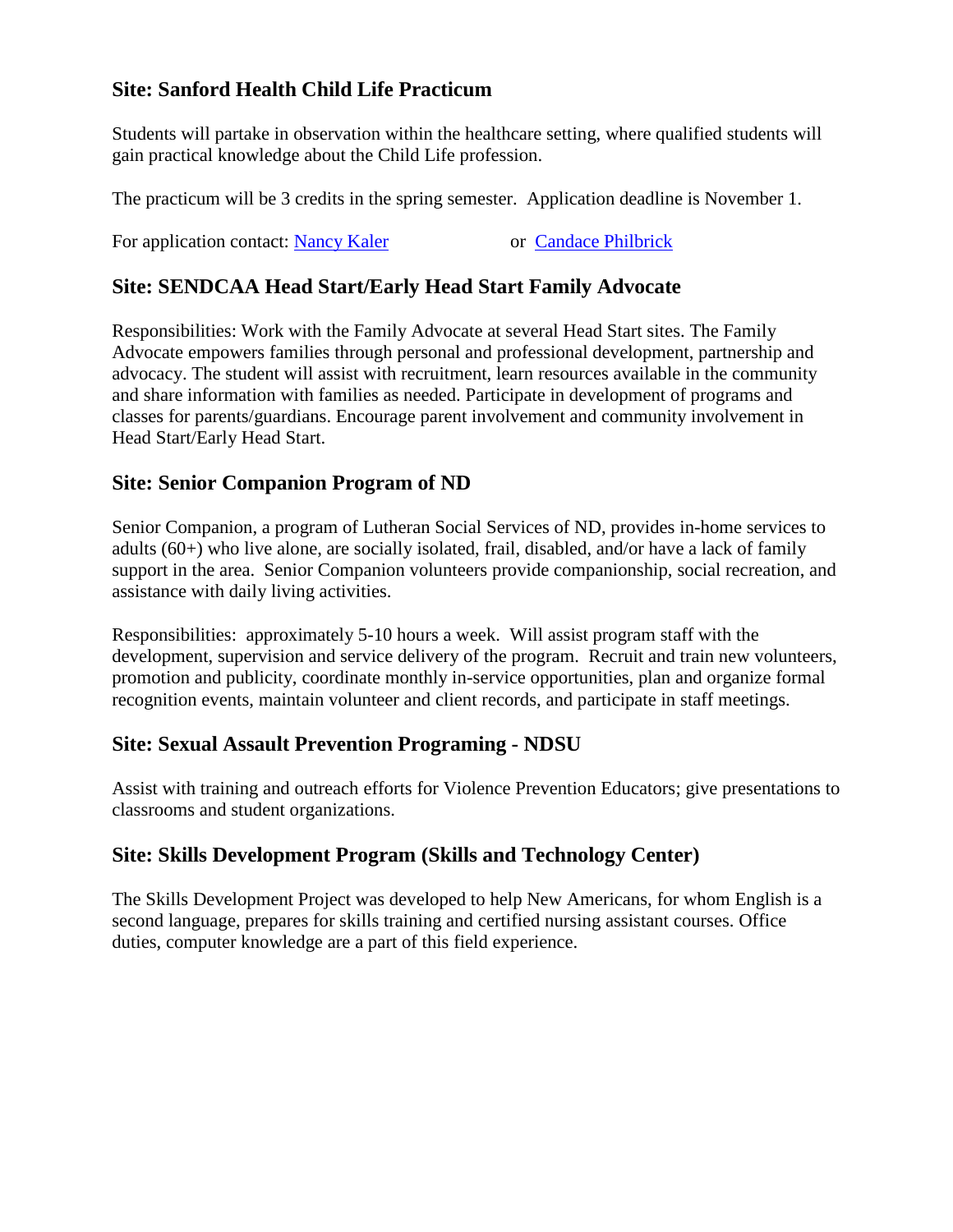# **Site: Special Olympics**

Remember the mentor, teacher or coach that made the difference in your life? The one who gave you the courage and determination to strive to be your best. The one who helped shape both your performance and your character. You can be that important figure in someone else's life.

Opportunities: Coaching, Assistant, or Partner (play on a team made up of athletes with and without intellectual disabilities).

# **Site: TRIO Upward Bound (NDSU)**

TRIO Upward Bound is a college access and preparation program designed to help students succeed in high school and prepare for college. Upward Bound provides students with academic, cultural and social activities that build skills, motivation, and self-confidence. More information about [Upward Bound](https://www.ndsu.edu/trio/upwardbound/)

Intern responsibilities may include lesson and resource development, event planning, assessment, marketing, research, and administrative duties. Upward Bound administrators will work with an intern to define the responsibilities according to the needs of the program and the interests/skills of the intern. A successful intern must be a strong role model and be able to work independently. Preference will go to applicants who are first-generation college students (neither parent has a four-year degree) and/or are Pell eligible. A two-semester commitment is preferred.

#### **Site: Touchmark at Harwood Groves**

This is an active retirement community. Responsibilities include planning and implementing social activities and personal visits with residents.

# **Site: uCodeGirl**

uCodeGirl invites you to join us in empowering the next generation of young women be part of the growing tech careers. An opportunity to leave your footprint in helping young girls tap into their curiosity and increase their earning potential. The field experience position will assist in implementing uCodeGirl's Crack the Code Summer Technology Day Camp for Girls on leadership, entrepreneurship and coding in Fargo. The task involves planning, coordination, registration, communication (including social media), producing event related materials, supporting the camp programming and other duties as assigned during the month of June. Hours are 8:30 AM to 3:30 PM; must be highly organized and willing to work with little supervision.**Part-time opportunities available in April and May as well.**  [www.ucodegirl.org/camp](http://www.ucodegirl.org/cam)

#### **Site: YMCA - several locations and opportunities for director placements**

YMCA AmeriCorp: tutoring and mentoring youth